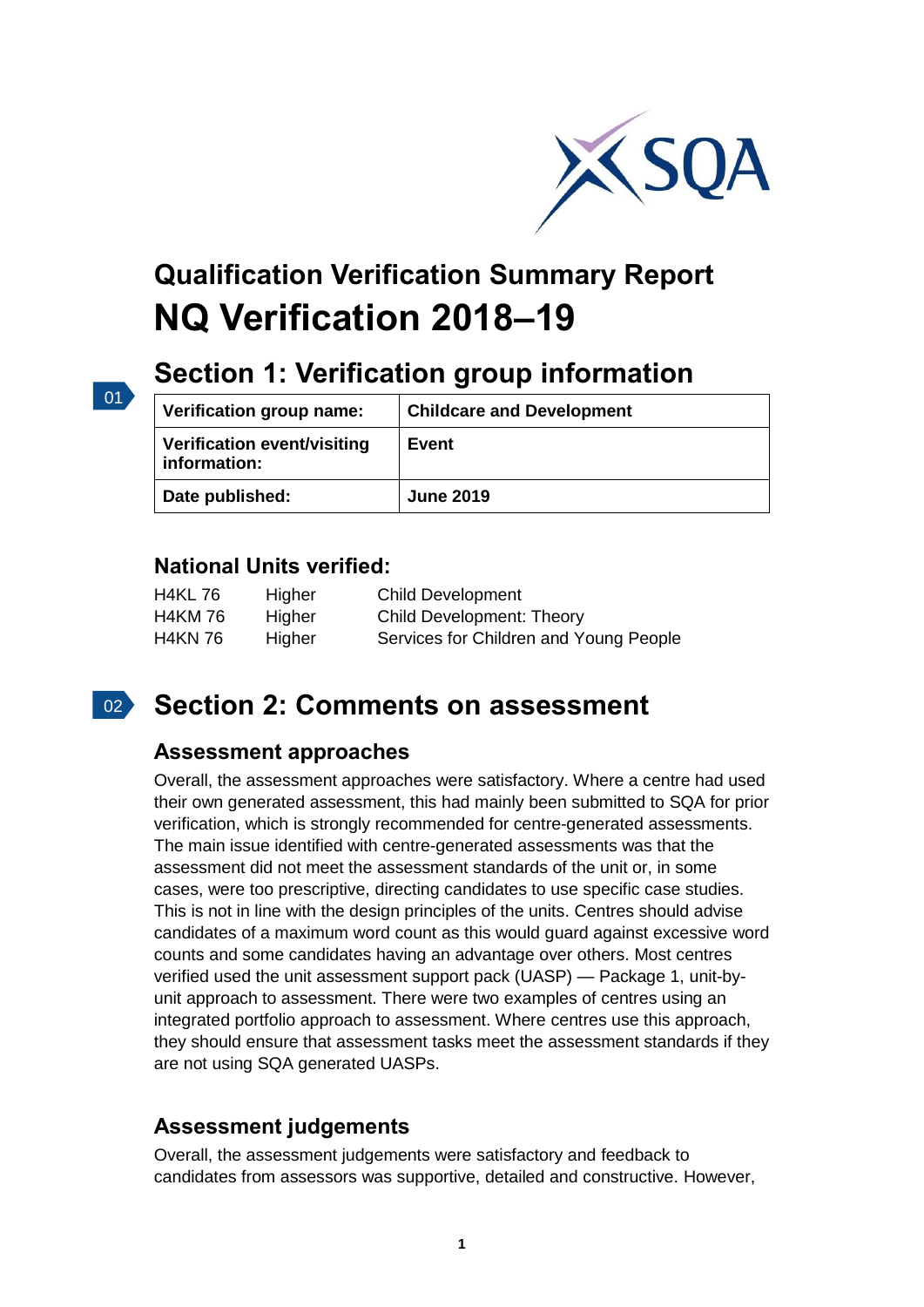in three centres, the evidence provided was not deemed to be of a sufficiently high standard for SCQF level 6. Where assessment standards require candidates to evaluate and analyse, centres should ensure that the candidate's work does this, otherwise, the candidate assessment material is largely descriptive, making links tenuous or weak and not meeting assessment standards (1.2 and 1.4 for Child Development, 1.2 and 1.3 for Theory, and 1.2 and 1.4 for Services for Children and Young People). In many cases, there was no referencing evidenced, making work descriptive and anecdotal.

In some instances, candidates had been passed where they had not met the assessment standards set. For example, some candidates did not discuss the inter-relation of aspects of development in 1.1 of Child Development and did not identify appropriate assessment methods in 1.2 of Child Development. Centres should ensure that methods of assessment are appropriate for the age of the child in the case study. Centres are reminded that there is no requirement to remediate section 1.4 as per the SQA's review report.

Where candidates are discussing Services for Children and Young People, centres should ensure that these services are appropriate for the age of the child in the case study. Similarly, centres should ensure that candidates discuss relevant legislation, strategy and initiatives and that the difference in these are made clear by candidates. An example of this is candidates stating that 'getting it right for every child' is a piece of legislation. In more than one centre, candidates discussed and described the United Nations Convention on the Rights of the Child as a piece of legislation when it is not. Candidates should be directed to amend this in assessment material.

## 03 **Section 3: General comments**

In general, candidates have met the assessment standards and produced evidence relevant to SCQF level 6. Centres should continue to advise candidates to keep case studies short and simple. In some cases, candidates are producing complex case studies that they do not have the knowledge and understanding to address, therefore disadvantaging themselves. Similarly, candidates should not be using centre-generated case studies as this does not allow for personalisation and choice.

Where candidates are required to remediate work, this should be clearly and consistently applied across all candidates in the cohort. Similarly, candidates should not be directed to remediate spelling, grammar and punctuation. This can be highlighted to candidates but is not a requirement of the assessment standards. It must always be made clear whether work is a first or second attempt and where remediation is required, this must be clearly documented.

Where centres deliver on more than one campus, they should be encouraged to use the same assessment material and candidate feedback should be standardised and recorded in the same way. This assists with standardisation of evidence and internal verification procedures.